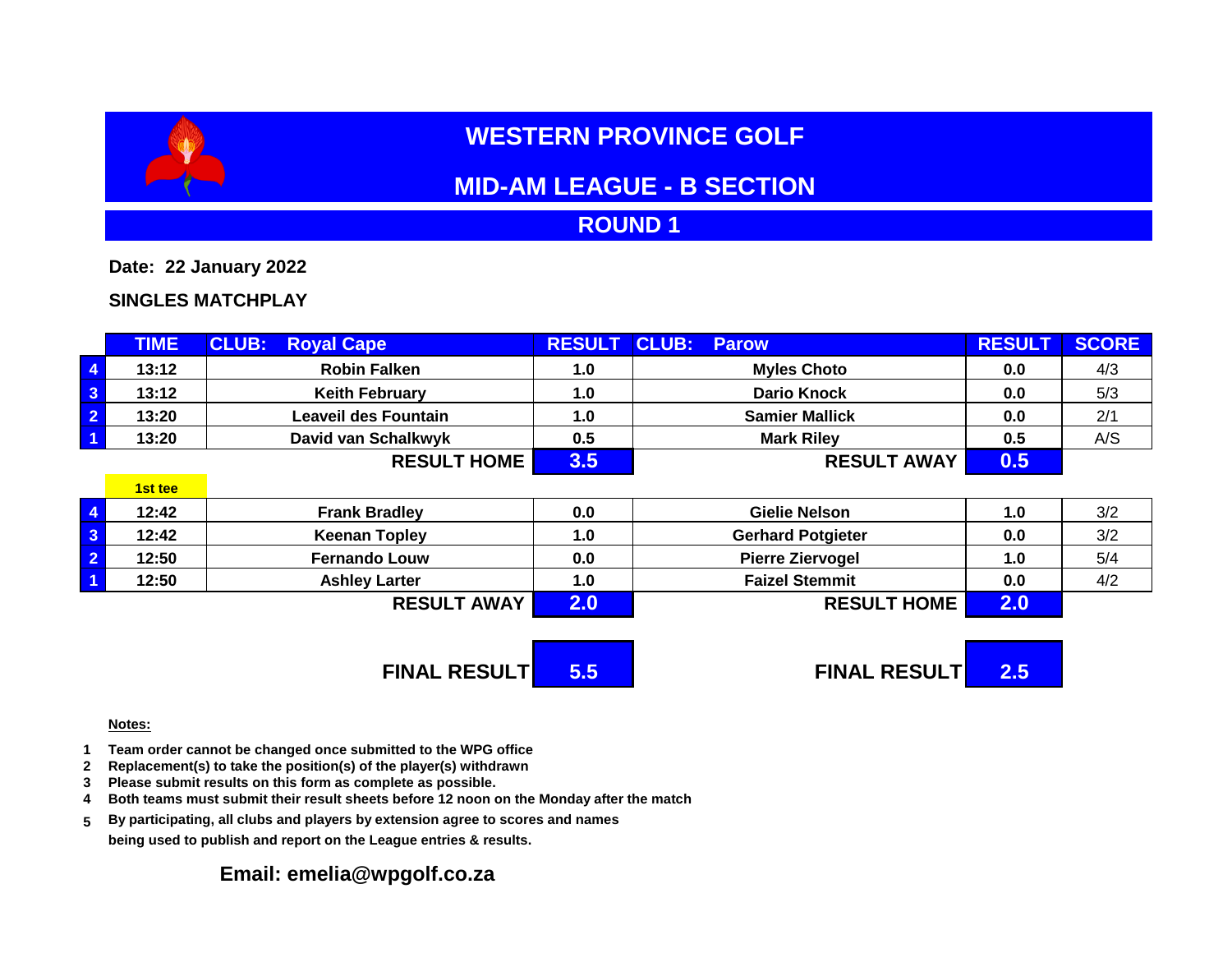# **WESTERN PROVINCE GOLF**

# **MID-AM LEAGUE - B SECTION**

## **ROUND 1**

**Date: 22 January 2022**

### **SINGLES MATCHPLAY**

|                         | <b>TIME</b> | <b>CLUB:</b><br><b>Strand</b> | <b>RESULT</b>        | <b>CLUB:</b><br><b>Rondebosch</b> | <b>RESULT</b> | <b>SCORE</b> |
|-------------------------|-------------|-------------------------------|----------------------|-----------------------------------|---------------|--------------|
| $\overline{4}$          | 13:03       | Dirk van Breda                | 1.0                  | <b>Sandro Florentino</b>          | 0.0           | 3/2          |
| 3                       | 13:03       | <b>Bradley Fredericks</b>     | 0.0                  | <b>Mike Kotze</b>                 | 1.0           | 6/5          |
| $\overline{2}$          | 13:12       | <b>Gustaf Potgieter</b>       | 0.5                  | <b>Shane Howe</b>                 | 0.5           | A/S          |
| $\overline{\mathbf{1}}$ | 13:12       | <b>Robbie Oosthuizen</b>      | 0.5                  | <b>Wayne Melle</b>                | 0.5           | A/S          |
|                         |             | <b>RESULT HOME</b>            | 2.0                  | <b>RESULT AWAY</b>                | 2.0           |              |
|                         | 11th tee    |                               |                      |                                   |               |              |
| $\overline{\mathbf{4}}$ | 13:18       | <b>Rashaad van Niekerk</b>    | 0.0                  | <b>Nazeem Mohammed</b>            | 1.0           | Dwn          |
| $\mathbf{3}$            | 13:18       | <b>Graham Braybrooke</b>      | 0.0                  | <b>Ashie Price</b>                | 1.0           | 5/4          |
| $\overline{2}$          | 13:27       | <b>Etienne van Wyk</b>        | 0.0                  | <b>Neil Davids</b>                | 1.0           | 5/3          |
|                         | 13:27       | <b>Anton Pieters</b>          | 1.0                  | <b>AB Price</b>                   | 0.0           | 3/2          |
|                         |             | <b>RESULT AWAY</b>            | 1.0                  | <b>RESULT HOME</b>                | 3.0           |              |
|                         |             |                               |                      |                                   |               |              |
|                         |             | <b>FINAL RESULTI</b>          | <b>FINAL RESULTI</b> | 5.0                               |               |              |

#### **Notes:**

- **1 Team order cannot be changed once submitted to the WPG office**
- **2 Replacement(s) to take the position(s) of the player(s) withdrawn**
- **3 Please submit results on this form as complete as possible.**
- **4 Both teams must submit their result sheets before 12 noon on the Monday after the match**
- **5 By participating, all clubs and players by extension agree to scores and names being used to publish and report on the League entries & results.**

### **Email: emelia@wpgolf.co.za**